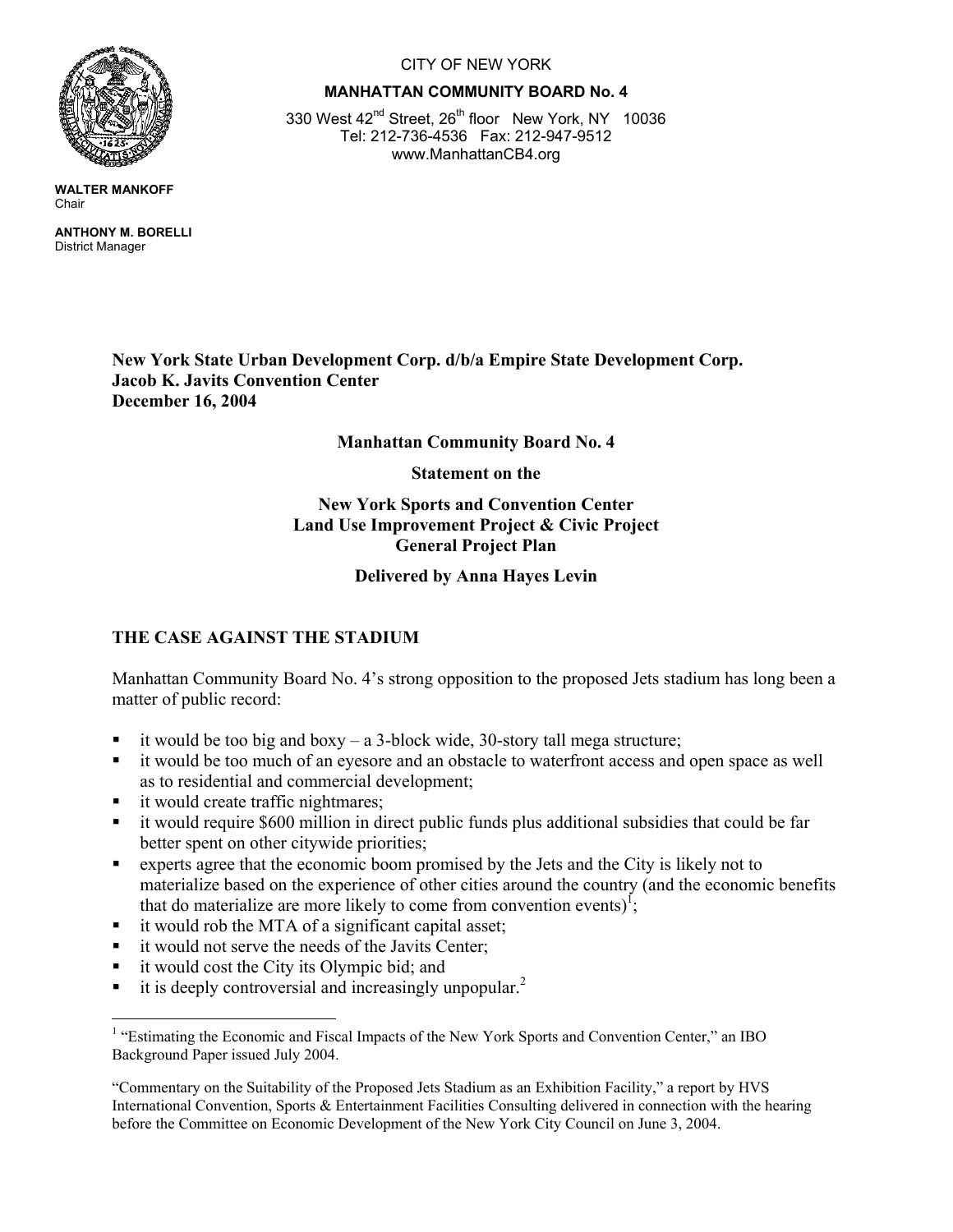# **REQUIRED COMMUNITY CONSULTATION HAS NOT OCCURRED**

Section 16 of the Urban Development Corporation Act requires the ESDC to "work closely, consult and cooperate with local elected officials and community leaders at the earliest practicable time. The corporation shall give primary consideration to local needs and desires and shall foster local initiative and participation in connection with the planning and development of its projects." This Community Board has never been contacted by the ESDC concerning the stadium project, and our local needs and desires – for development that respects the varying scales of the existing neighborhood character and promotes community identity, for substantially increasing the residential population while assuring a range of affordability, for the creation of a mixed-use neighborhood that protects existing homes, jobs and businesses, for public open space, waterfront access and community services, and the mitigation of the environmental, social and economic consequences of traffic congestion – have been entirely ignored by the stadium's promoters.

## **REQUIRED FINDINGS CAN'T BE MADE**

Despite the assertions in the General Project Plan, several of the findings required by Section 10 of the UDC Act cannot be met:

### **Land Use Improvement Project Findings**

*"1. That the area in which the project is to be located . . .tends to impair or arrest the sound growth and development of the municipality."* 

This Board and many others believe that the stadium itself will impair sound growth. The MTA rail yards should be developed, but only after an open process to solicit the best possible proposals for alternate development. The plans put forward by the Hell's Kitchen Neighborhood Association, the Newman Real Estate Institute and, most recently, the Regional Plan Association demonstrate that there are far better ways to encourage sound growth and development of the area.

*"3. That the plan or undertaking affords maximum opportunity for participation by private enterprise, consistent with the sound needs of the municipality as a whole."* 

To support this finding, the ESDC cites the Jets' commitment to "arrange for or otherwise make payments sufficient to repay a minimum of \$800 million of financing for the construction of the Project."

The General Project Plan confirms that the Jets are not, in fact, contributing \$800 million in private funding for the stadium. \$400-450 million of that \$800 million will come from tax-exempt bonds issued by a City-State not-for-profit Local Development Corporation. Debt service on those bonds will be paid with lease payments by the Jets in lieu of real estate taxes that would otherwise be payable but for public ownership of the stadium. In other words, New York City taxpayers will be subsidizing the Jets' debt service.

 $\frac{1}{2}$ <sup>2</sup> Many of our criticisms of the proposed stadium are shared by the Regional Plan Association, and discussed in greater detail in its Position Paper "Fulfilling the Promise of Manhattan's Far West Side" issued July 2004.